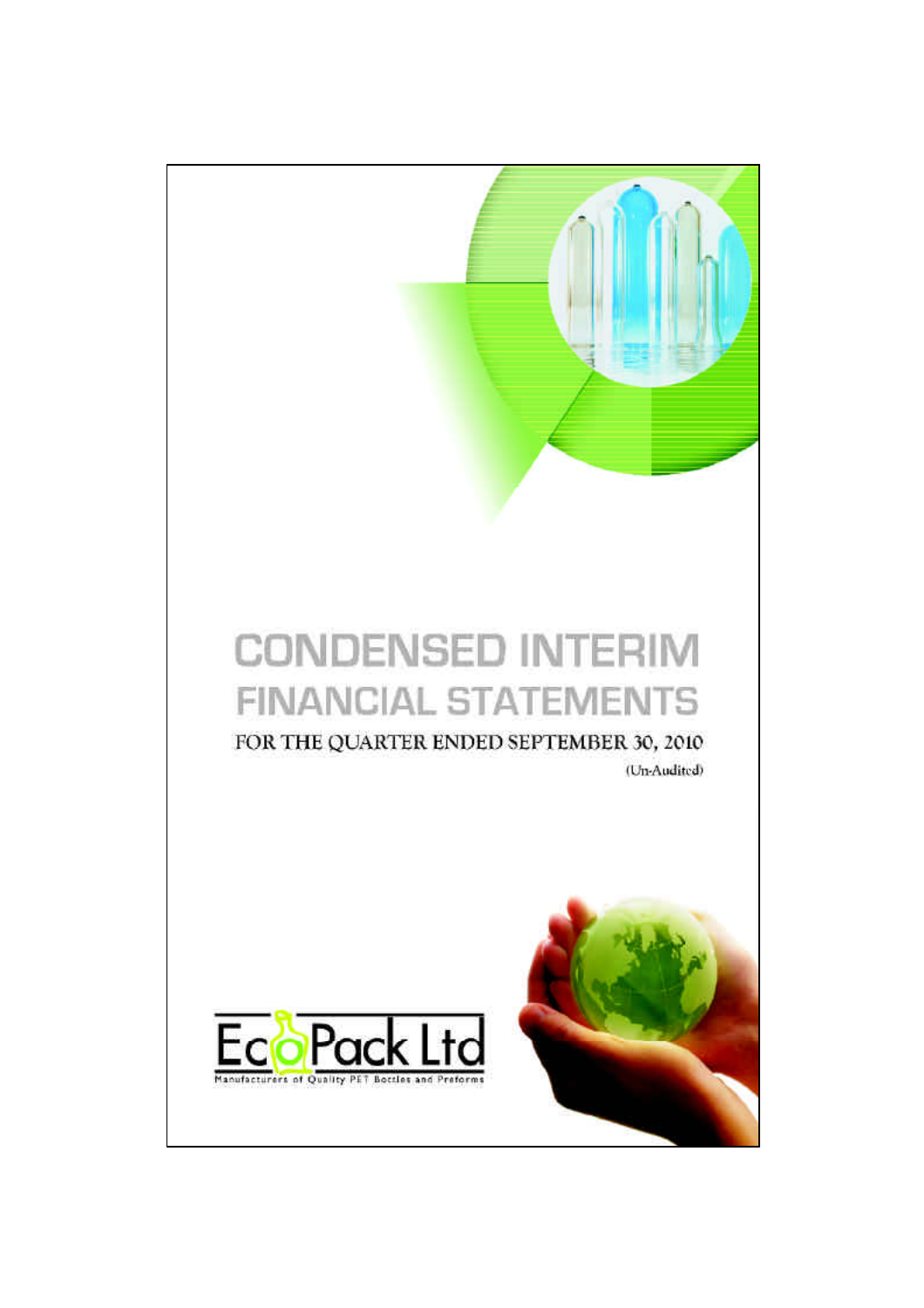### EcoPack Ltd

### **CONTENTS**

Company Information

Directors' Report

Condensed Interim Balance Sheet

Condensed Interim Profit & Loss Account

Condensed Interim Statement of Comprehensive Income

Condensed Interim Statement of Changes in Equity

Condensed Interim Cash Flow Statement

Notes to the Condensed Interim Financial Statements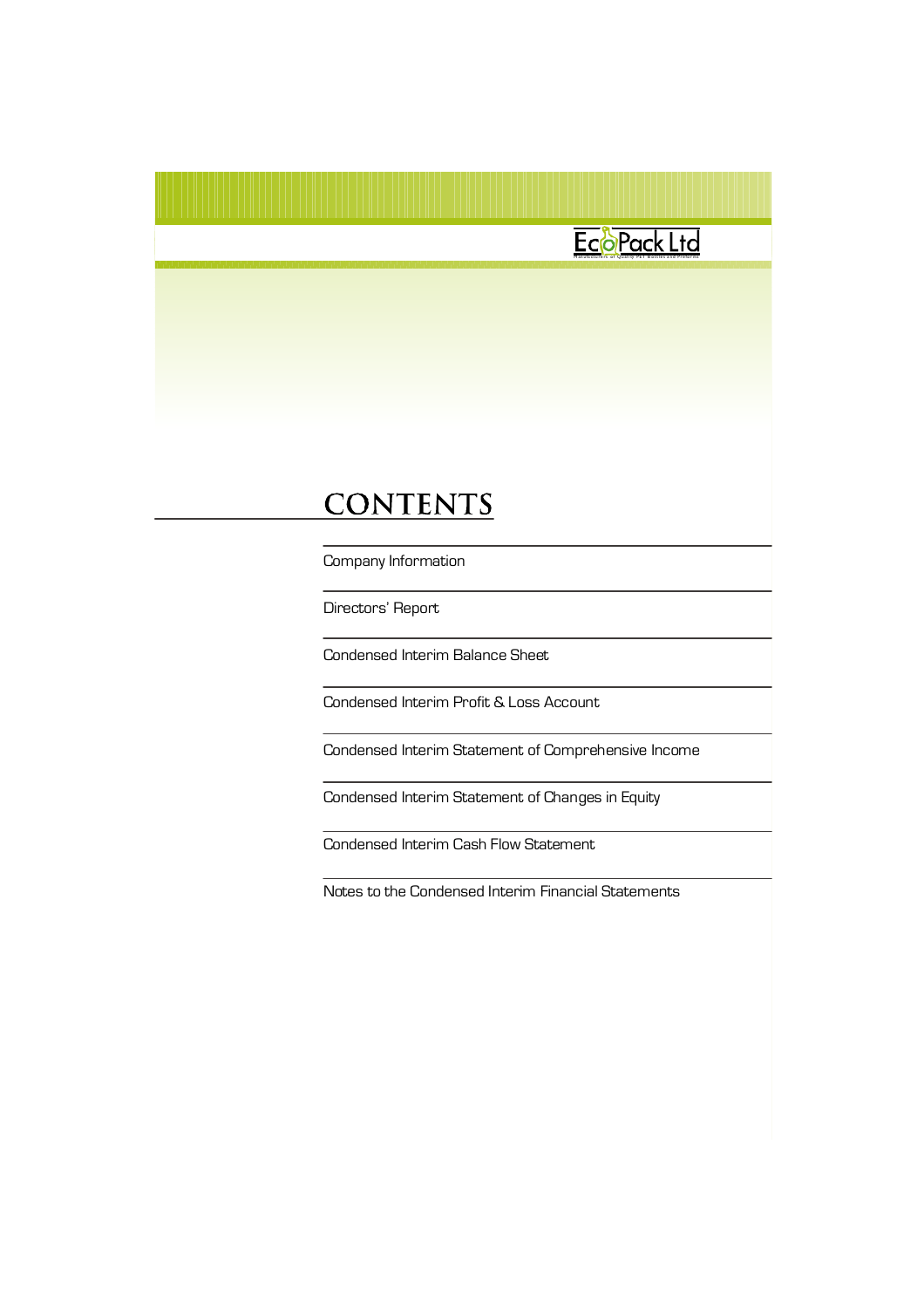### E COP Q CK L to

### **MISSION STATEMENT**

To systematically and cost effectively manufacture and supply consistently high achieving customer satisfaction, profitably and thereby ensuring the financial well being of the company and maximum returns to the shareholders.



### **CORPORATE STRATEGY**

Retain market share leadership through quality and price competitiveness while creating value as a low cost producer.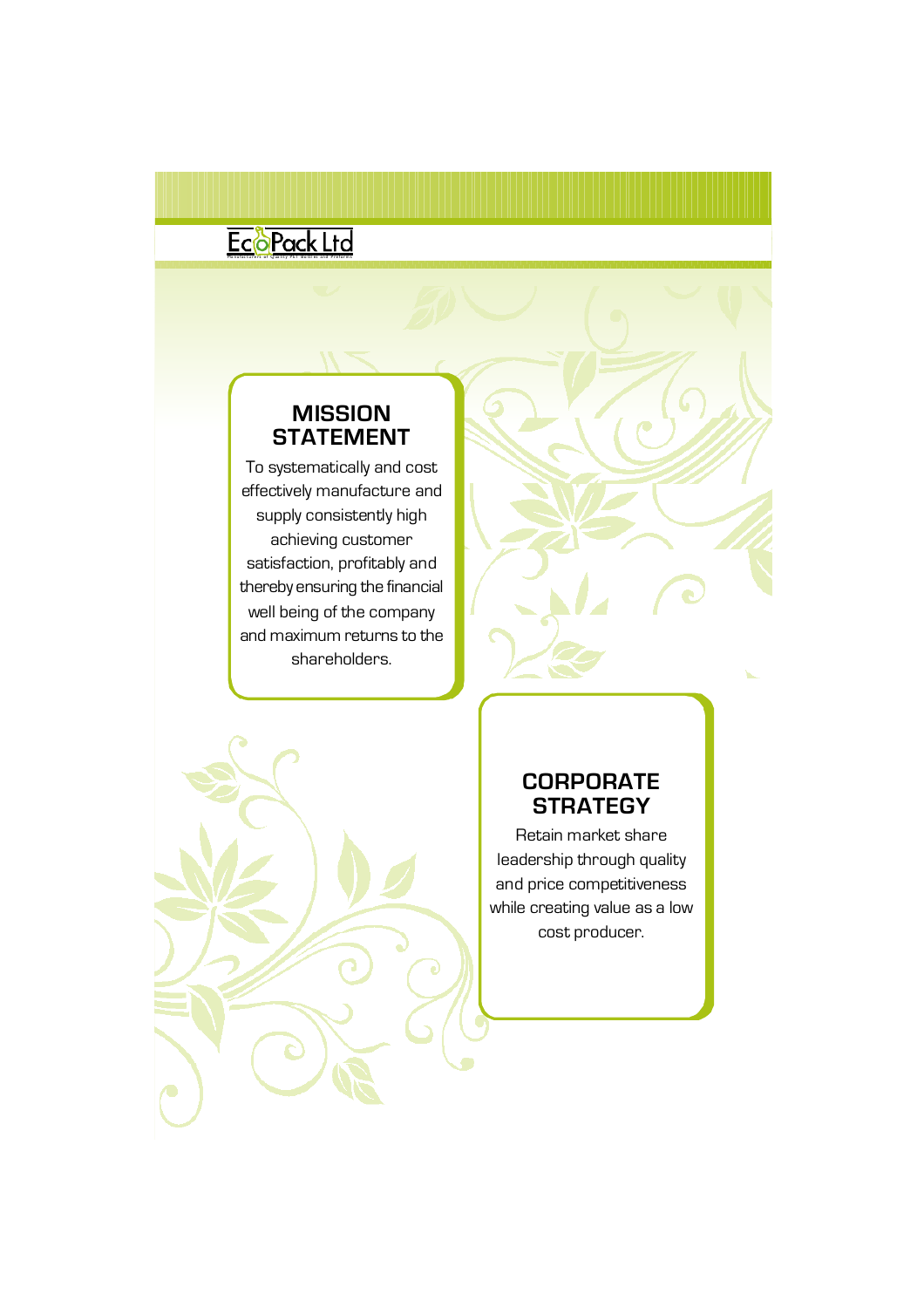|  | <b>JUL-SEP 2010</b> |  |
|--|---------------------|--|
|  |                     |  |

### EcoPack Ltd Manufacturers of Quality PET Bottles and Preforms **COMPANY INFORMATION BOARD OF DIRECTORS** Mr. Hussain Jamil Chairman/Chief Executive Officer Mr. Ahsan Jamil Mr. Shahid Jamil Mrs. Deborah Jamil Mrs. Ayesha Khan Mr. Asad Ali Sheikh Syed Sohail Raza Zaidi **AUDIT COMMITTEE** Mr. Ahsan Jamil Non-Executive Director Chairman Mrs. Ayesha Khan Member Non-Executive Director Mr. Shahid Jamil Member Non-Executive Director **CHIEF FINANCIAL OFFICER** Mr. Muhammed Murtaza Raza **COMPANY SECRETARY** Mr. Muhammed Ali Adil **BANKERS** Askari Bank Limited Habib Bank Limited Allied Bank Limited JS Bank Limited RBS Limited **AUDITORS** Rahman Sarfaraz Rahim Iqbal Rafiq Chartered Accountants **LEGAL ADVISOR** M/s. Ebrahim Hosain Advocate & Corporate Council **FACTORY** 112-113, Phase V, Industrial Estate Hattar, District Haripur, Khyber Pakhtunkhwa. Tel: (0995) 617682-3, Fax: (0995) 617074 **REGISTERED & CORPORATE OFFICE**Suite # 206, Second Floor, The Plaza, Kehkashan Clifton, Block 9,

Karachi. Phone: (021) 35361231-6 Fax: (021) 35361242 Email: headoffice@ecopack.com.pk Web: www.ecopack.com.pk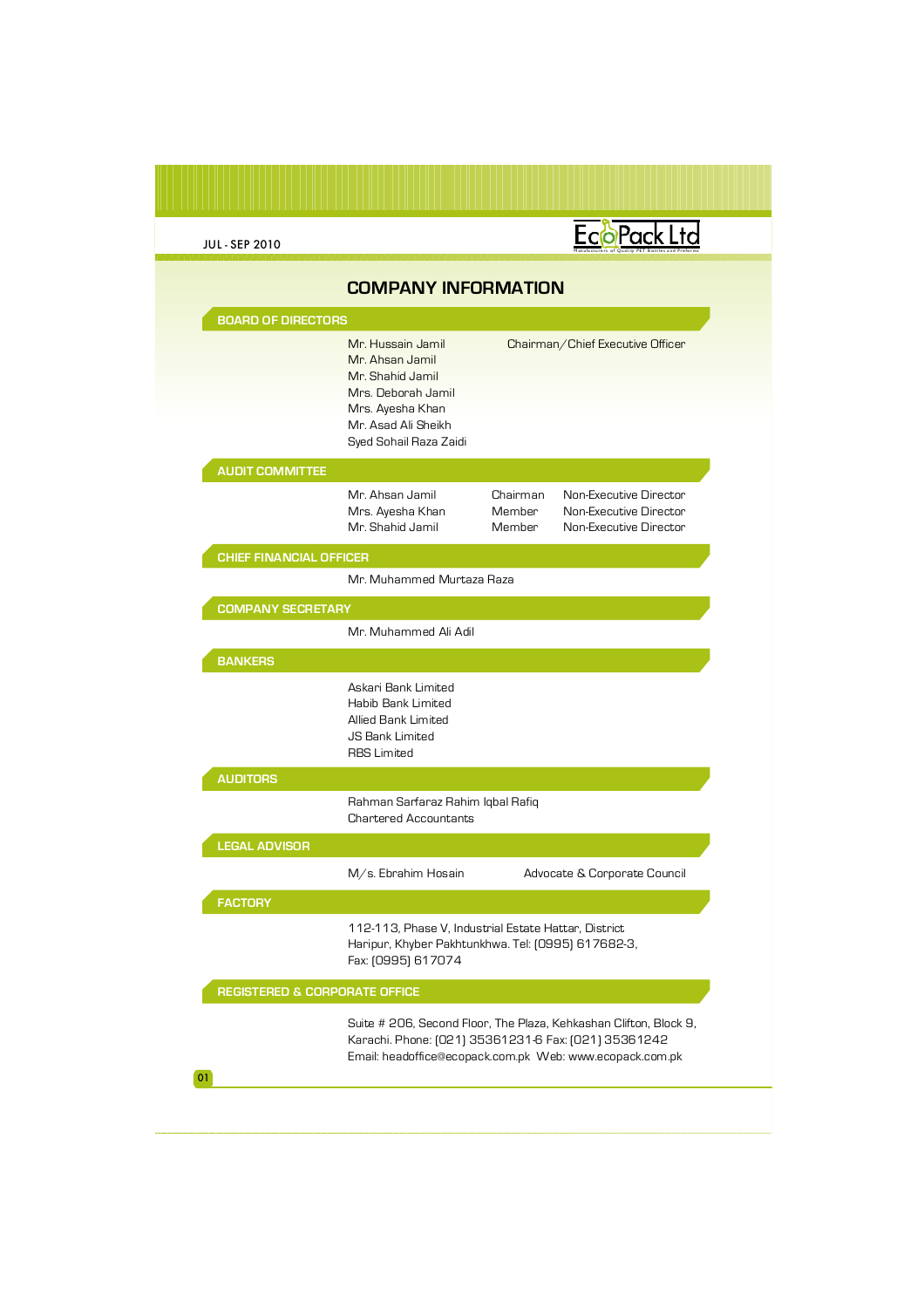

JUL - SEP 2010 JUL - SEP 2010

#### **DIRECTORS' REPORT**

**FOR THE QUARTER ENDED SEPTEMBER 30, 2010** The board of directors of Ecopack Limited is pleased to present the unaudited quarterly accounts for the period ended 30th September 2010:

#### **Overview:**

.<br>The first quarter of FY 2010-11 has been a challenging period as it bore the complete brunt of the devastating floods that affected around 20 million people across the country. The business conditions had already been tough due to socio-economic and political reasons leading to an economic slowdown Distribution cost **(14,998)** (17,690) August-September. The sale volumes of carbonated soft drink (CSD) market also plummeted to almost 50% against last year thereby eliminating any substantial need for outsourced bottles from against these local risks. In spite of extremely slow business conditions, your company kept on **(21,056)** (26,584) exporting preforms to remedy the situation substantially and contributed to the following results: **DIRECTORS' REPORT**<br>
Limited is pleased to present the unaudited quarterly accounts<br>
are 2010:<br>
absets a challenging period as it bore the complete brunc of the<br>
are a challenging period as it bore the complete brunc of th in the last quarter of 2009-10. These unprecedented floods depressed Ecopack's sales turnover significantly in spite of the 'big beverage month' of Ramazan falling in the peak summer period of converters. However, the export driven strategy adopted by your company provided some immunity

#### **Profit from operations 13,860** 45,993 **Sales andFinancial Highlights:**

The quarter was closed at an after tax loss of PKR 17.2m compared to a profit of PKR 2.8m in the **Profit /(Loss) before taxation (11,984)** 2,970 account of a 44% drop in bottle sales. However, the total sale turnover dropped by only 20% due remained a major driver of growth in this quarter and your company plans to maintain its focus on corresponding quarter last year. This has been due to lower capacity utilization of plant assets on to an 83% increase in preforms sales turnover compared to the same period last year. Exports this strategic front to protect its business against local risks in these uncertain times.

company was able to reduce financial charges by 40% through prudent inventory management, of Pakistan to rehabilitate economic life in Khyber Pakhtoonkhwa province. This helped limit the Loss<br>of Pakistan to rehabilitate economic life in Khyber Pakhtoonkhwa province. This helped limit the Loss The Operating Profit remained at 3.17% compared to 8.4% last year. On the fiscal front, your better & timely receivables management and by utilizing the fiscal relief provided by the State Bank before tax at 2.7% of sales compared to a profit of 0.55% last year.

#### **Future Outlook:**

In the back drop of tough business circumstances, your company is going ahead with a radical restructuring of its fixed costs through consolidation of operations, reduction of head count as well as evaluation of avenues for the disposal of un-utilized assets. At the same time your company will continue its volume led strategy in bottle sales and an export driven strategy in preform sales. It is also looking actively into options to extend its product range to niche high margin products to improve profitability.

For & on Behalf of the Board of Directors

**Hussain Jamil** October 26, 2010 Chief Executive Officer

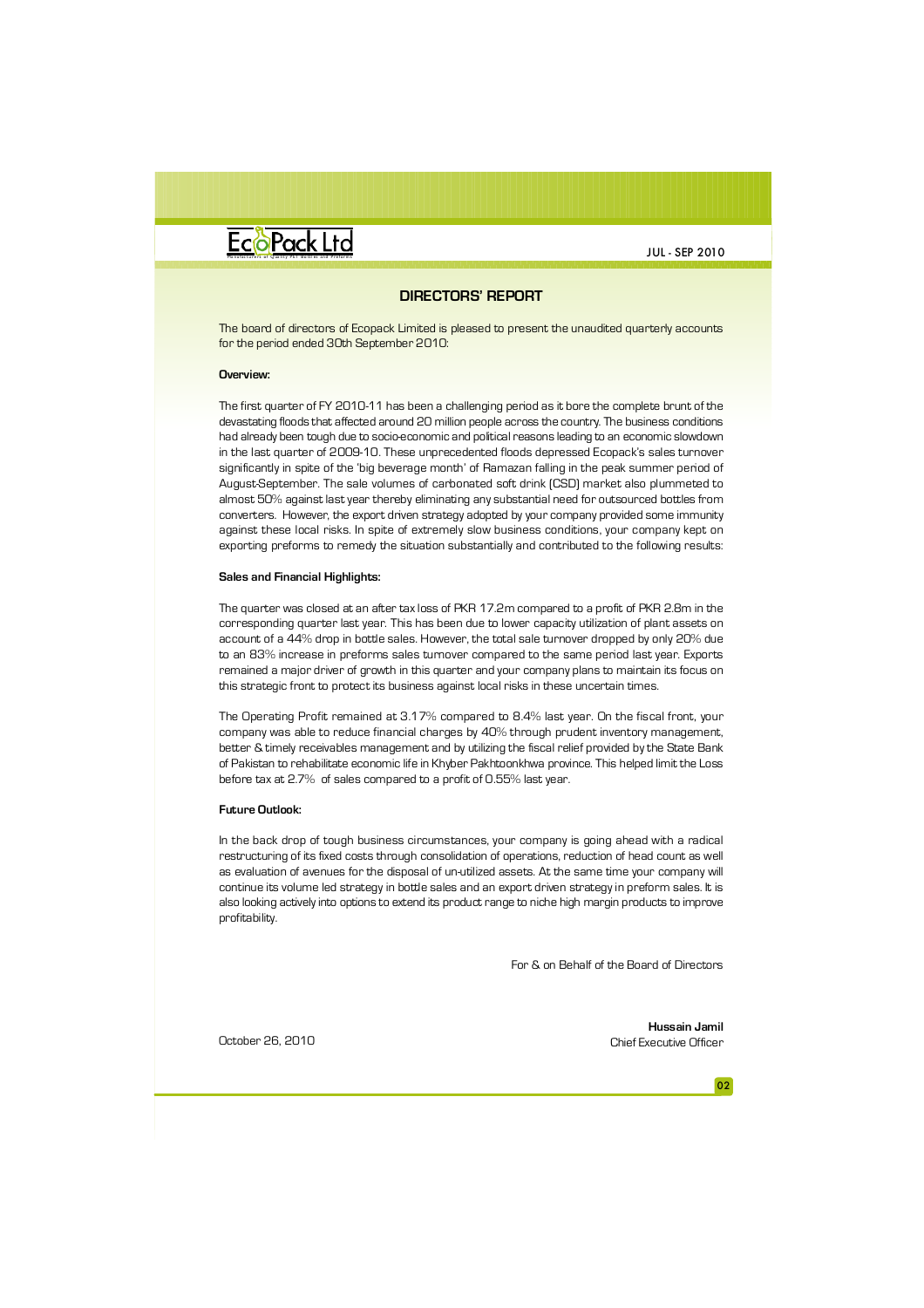### ECOPack Ltd

#### **CONDENSED INTERIM BALANCE SHEET (UN-AUDITED) AS AT SEPTEMBER 30, 2010**

|                                                            |              | (AUDITED)         |
|------------------------------------------------------------|--------------|-------------------|
|                                                            | Sep 30, 2010 | June 30, 2010     |
| <b>NOTE</b>                                                |              | (Rupees in '000') |
|                                                            |              |                   |
| <b>NON-CURRENT ASSETS</b>                                  |              |                   |
| Property, plant and equipment                              | 1,200,014    | 1,222,916         |
| Security deposits                                          | 10,724       | 10,724            |
|                                                            | 1.210.738    | 1.233.640         |
| <b>CURRENT ASSETS</b>                                      |              |                   |
| Stores, spares and loose tools                             | 53,085       | 49.104            |
| Stock in trade                                             | 205,270      | 230,817           |
| Trade debts                                                | 97,165       | 114,564           |
| Loans and advances                                         | 26,665       | 22,393            |
| Short term deposits, prepayments                           | 9,237        | 2,850             |
| Other receivable                                           | 17,931       | 21,528            |
| Cash and bank balances                                     | 3.276        | 1.839             |
|                                                            | 412,629      | 443,093           |
|                                                            |              |                   |
| <b>TOTAL ASSETS</b>                                        | 1,623,367    | 1,676,733         |
|                                                            |              |                   |
|                                                            |              |                   |
| <b>SHARE CAPITAL AND RESERVES</b>                          |              |                   |
| Authorized Capital                                         |              |                   |
| 50,000,000 (2010:50,000,000) ordinary shares of Rs.10 each | 500,000      | 500,000           |
|                                                            |              |                   |
|                                                            |              |                   |
| Issued, subscribed and paid-up capital<br>Accumulated loss | 229,770      | 229,770           |
|                                                            | (62, 077)    | [49,315]          |
|                                                            | 167,693      | 180.455           |
| Surplus on revaluation of property, plant & equipment      | 189,243      | 193.672           |
| <b>NON-CURRENT LIABILITIES</b>                             |              |                   |
| Long term loans                                            | 266,220      | 298.320           |
| Liability against assets subject to finance lease          | 29,680       | 33,202            |
| Deferred liabilities                                       | 143,367      | 140,359           |
|                                                            | 439,267      | 471.881           |
| <b>CURRENT LIABILITIES</b>                                 |              |                   |
| Trade and other payables                                   | 341,799      | 353.618           |
| Accrued mark-up on loans                                   | 14,213       | 742               |
| Short term borrowings - secured                            | 335,759      | 342.096           |
| Current portion of non-current liabilities                 | 135,393      | 134,271           |
|                                                            | 827,164      | 830,727           |
|                                                            |              |                   |
| <b>TOTAL EQUITY AND LIABILITIES</b>                        | 1,623,367    | 1,676,733         |
| <b>CONTINGENCIES AND COMMITMENTS</b><br>6                  |              |                   |

The annexed notes from 1 to 12 form an integral part of these Condensed interim financial statements.

**CHIEF EXECUTIVE OFFICER DIRECTOR DIRECTOR CHIEF FINANCIAL OFFICER**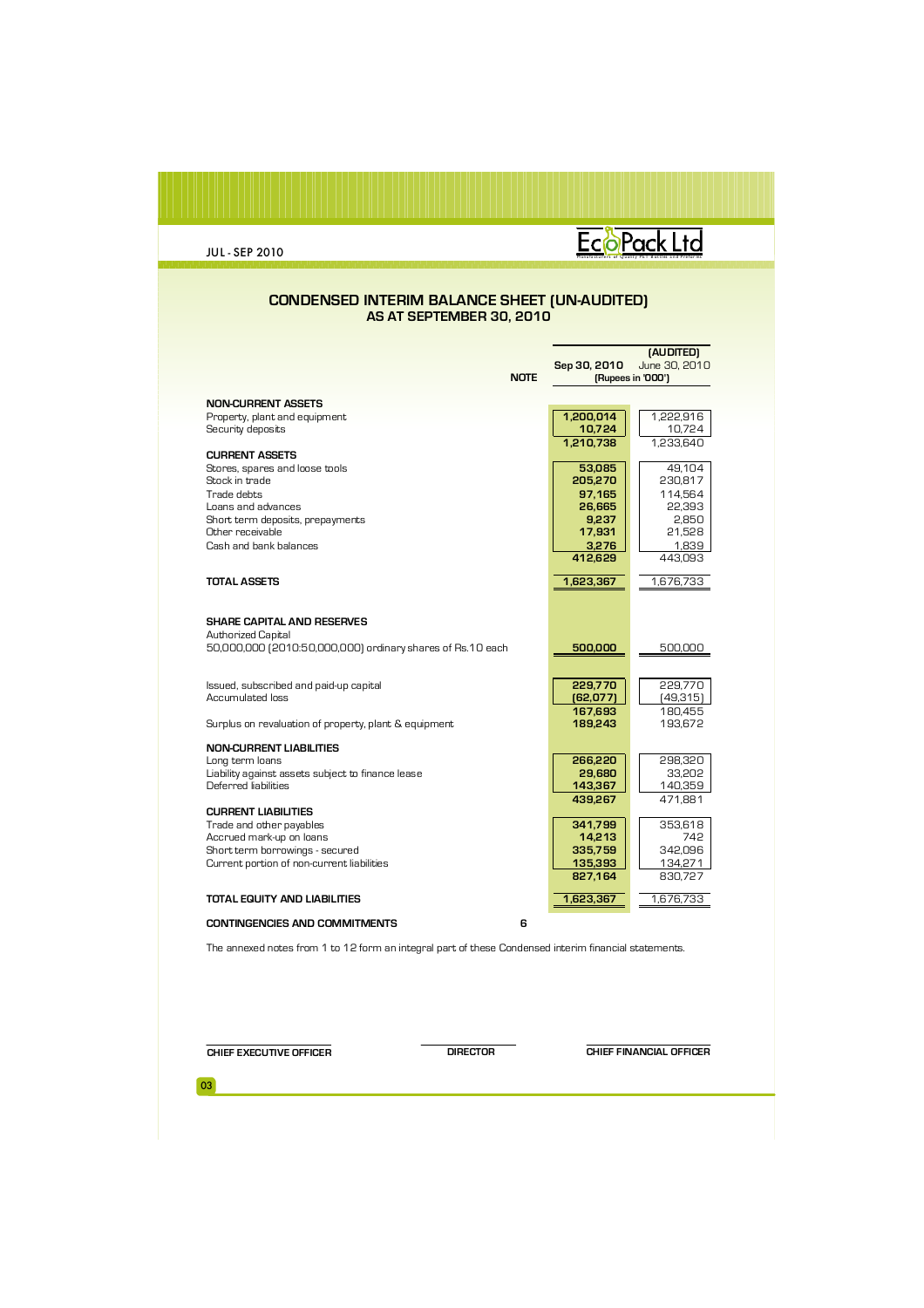

# CONDENSED INTERIM PROFIT AND LOSS ACCOUNT (UN-AUDITED)<br>FOR THE QUARTER ENDED SEPTEMBER 30, 2010

|                                                           | <b>NOTE</b>    | <b>JUL SEP 2010</b><br>JUL SEP 2009<br>(Rupees in '000') |           |  |
|-----------------------------------------------------------|----------------|----------------------------------------------------------|-----------|--|
|                                                           |                |                                                          |           |  |
| Sales net                                                 | $\overline{ }$ | 436,850                                                  | 544,938   |  |
| Cost of sales                                             | 8              | [401, 934]                                               | [472,361] |  |
| Gross profit                                              |                | 34,916                                                   | 72.577    |  |
| Distribution cast                                         |                | (14,998)                                                 | (17.690)  |  |
| Administrative expenses                                   |                | [9,811]                                                  | [9,492]   |  |
| Other operating income                                    |                | 3,753                                                    | 598       |  |
|                                                           |                | [21,056]                                                 | (26.584)  |  |
| Profit from operations                                    |                | 13,860                                                   | 45.993    |  |
| Finance cost                                              |                | [25, 844]                                                | (43.023)  |  |
| Profit / [Loss] before taxation                           |                | (11, 984)                                                | 2,970     |  |
| Taxation                                                  |                | [5, 209]                                                 | (106)     |  |
| Profit $/$ [Loss] after taxation                          |                | (17, 193]                                                | 2.864     |  |
| Profit / [Loss) per share - basic and diluted [in Rupees] |                | (0.75)                                                   | 0.12      |  |

The annexed notes from 1 to 12 form an integral part of these Condensed interim financial statements.

CHIEF EXECUTIVE OFFICER

**DIRECTOR** 

CHIEF FINANCIAL OFFICER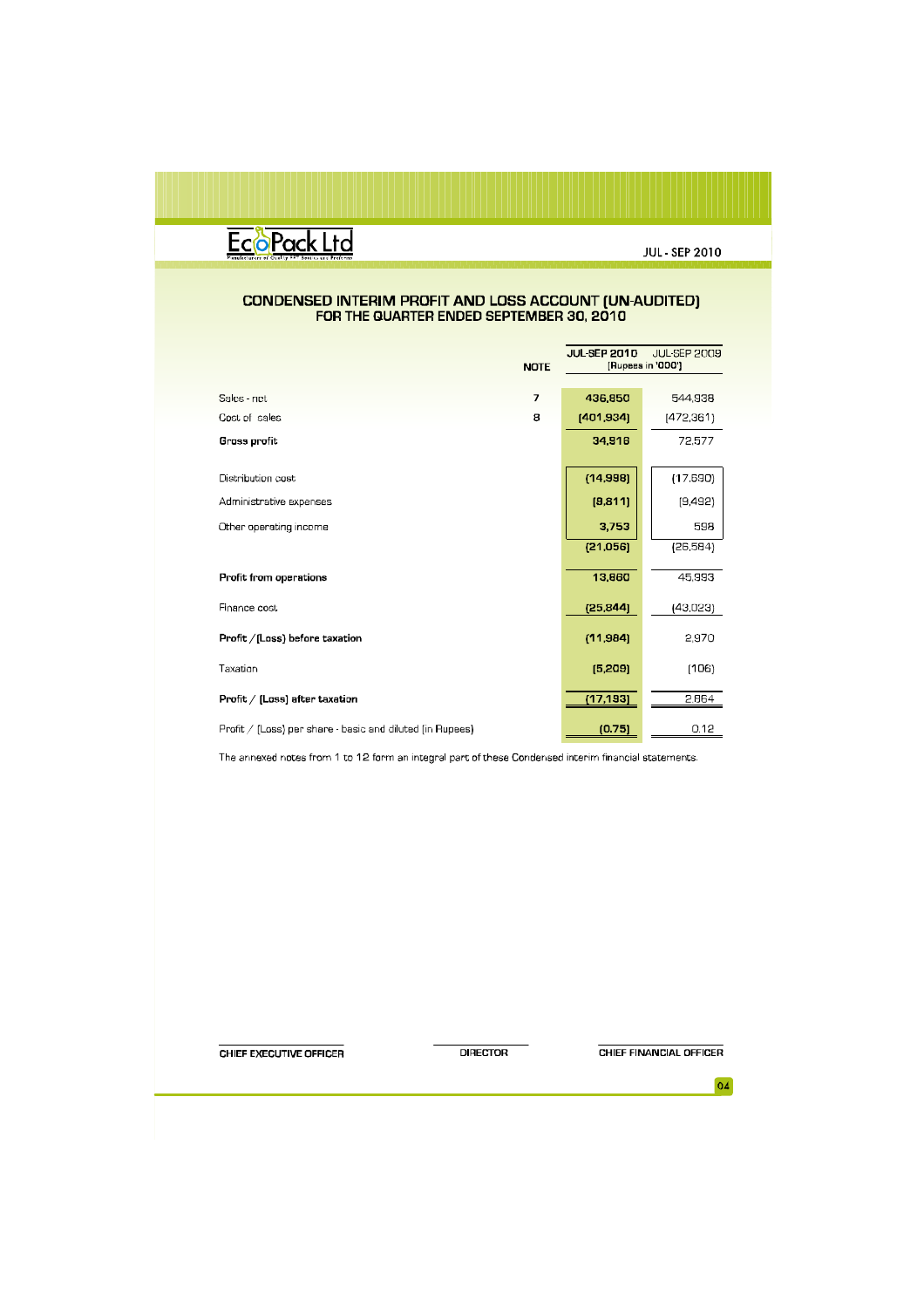### EcoPack Ltd

#### **STATEMENT OF CONDENSED INTERIM COMPREHENSIVE INCOME (UN-AUDITED) FOR THE QUARTER ENDED SEPTEMBER 30, 2010**

|                                                                                                                           | <b>JUL-SEP 2010</b> | <b>JUL-SEP 2009</b><br>[Rupees in '000'] |  |  |
|---------------------------------------------------------------------------------------------------------------------------|---------------------|------------------------------------------|--|--|
| Profit / [Loss] after taxation                                                                                            | (17, 193)           | 2.863                                    |  |  |
| Other Comprehensive Income<br>Transfer from surplus on revaluation of property<br>plant & equipment - net of deferred tax | 4.431               | 4.682                                    |  |  |
| Total comprehensive income/ (loss) for the year<br>transferred to equity                                                  | 12.7621             | 7.545                                    |  |  |

The annexed notes from 1 to 12 form an integral part of these Condensed interim financial statements.

**CHIEF EXECUTIVE OFFICER DIRECTOR DIRECTOR CHIEF FINANCIAL OFFICER**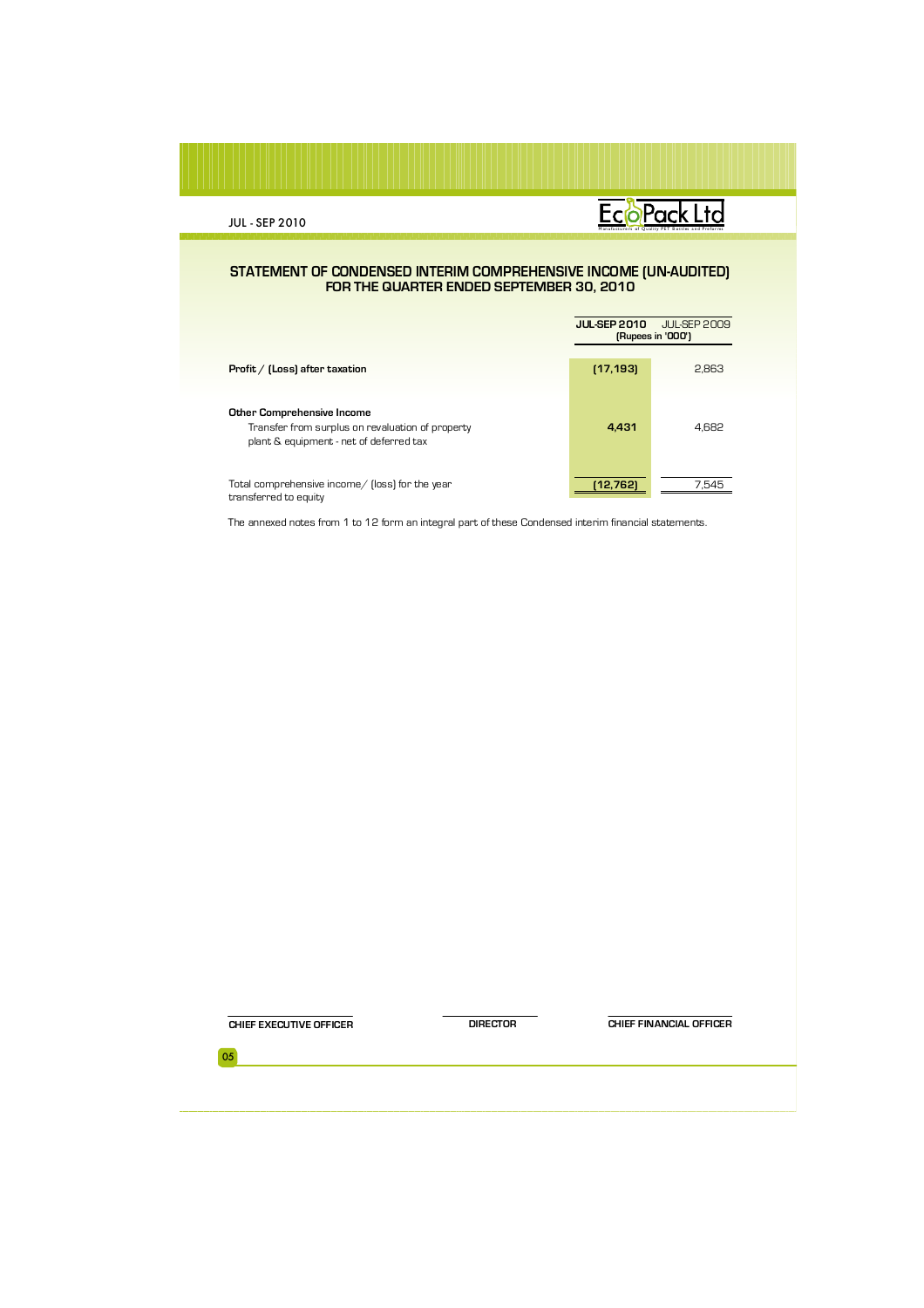### Man **Francis Community PET** Boules and Preform

JUL - SEP 2010

#### **CONDENSED INTERIM STATEMENT OF CHANGES IN EQUITY FOR THE QUARTER ENDED SEPTEMBER 30, 2010**

|                                                                        | <b>SHARE</b><br><b>CAPITAL</b> | <b>UNAPPROPRAITED</b><br>PROFIT / (LOSS) | <b>TOTAL</b> |
|------------------------------------------------------------------------|--------------------------------|------------------------------------------|--------------|
|                                                                        |                                | -[ Rupees in '000 ]--------------------  |              |
| Balance as at July 01, 2009                                            | 229,770                        | [49,643]                                 | 180,127      |
| Total comprehensive income for the Quarter<br>ended September 30, 2009 |                                | 7,545                                    | 7.545        |
| Balance as at September 30, 2009                                       | 229,770                        | 42,098)                                  | 187,672      |
| Balance as at Oct 01, 2009                                             | 229,770                        | [42,098]                                 | 187,672      |
| Total comprehensive income for the Nine<br>months ended June 30 2010   |                                | [7, 217]                                 | [7,217]      |
| Balance as at June 30, 2010                                            | 229,770                        | (49,315)                                 | 180,455      |
| Balance as at July 01, 2010                                            | 229,770                        | [49,315]                                 | 180,455      |
| Total comprehensive income for the year<br>ended Sep 30, 2010          |                                | [12,762]                                 | [12,762]     |
| Balance as at Sep 30, 2010                                             | 229.770                        | (62,077)                                 | 167,693      |
|                                                                        |                                |                                          |              |

The annexed notes from 1 to 12 form an integral part of these Condensed interim financial statements.

**CHIEF EXECUTIVE OFFICER DIRECTOR DIRECTOR CHIEF FINANCIAL OFFICER**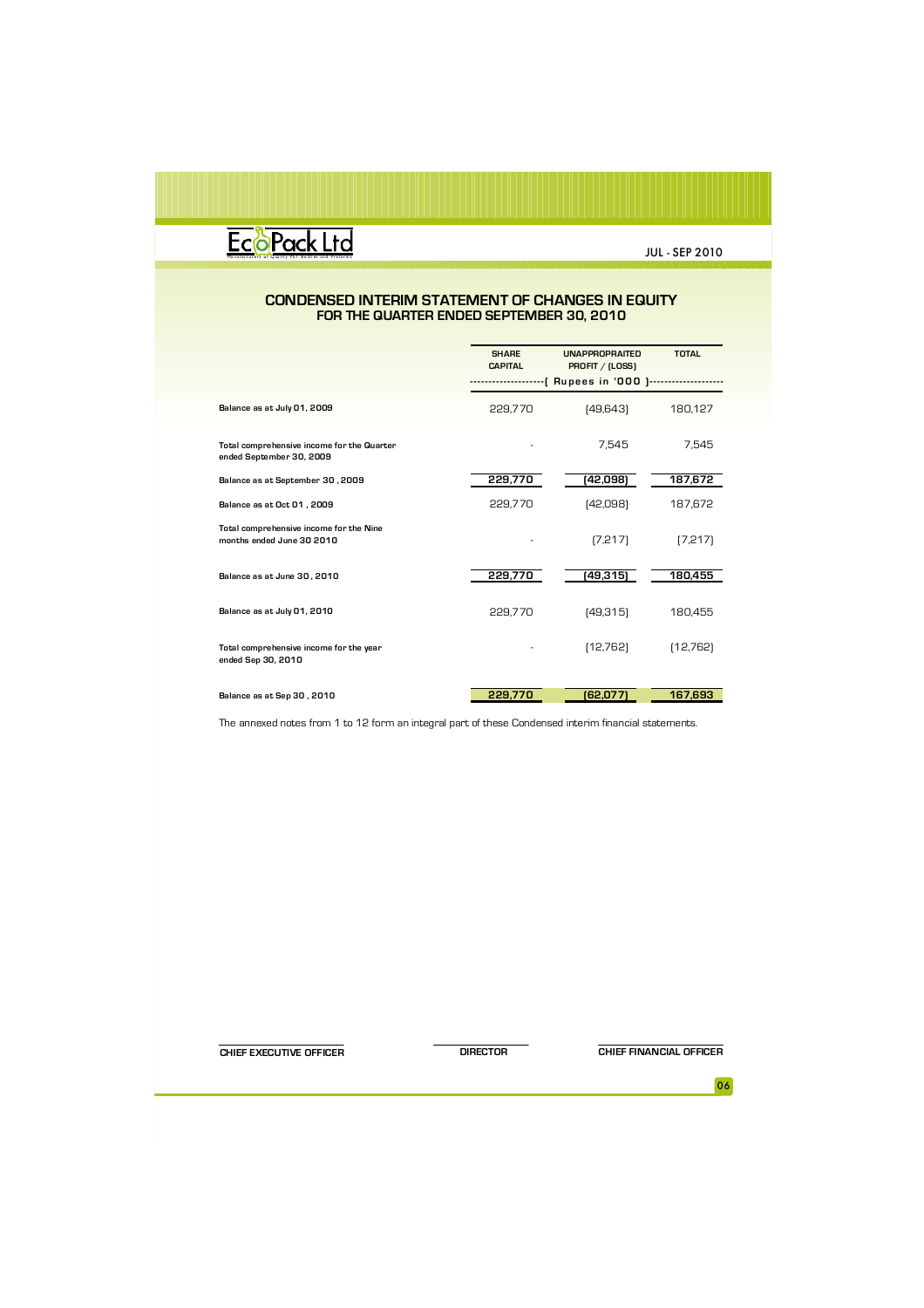# M **ECOPACK L TO**

#### **CONDENSED INTERIM CASH FLOW STATEMENT (UN-AUDITED) FOR THE QUARTER ENDED SEPTEMBER 30, 2010**

|                                                                                                                                     | <b>NOTE</b> | <b>JUL-SEP 2009</b><br><b>JUL SEP 2010</b><br>(Rupees in '000') |                                                     |
|-------------------------------------------------------------------------------------------------------------------------------------|-------------|-----------------------------------------------------------------|-----------------------------------------------------|
| <b>CASH FLOWS FROM OPERATING ACTIVITIES</b>                                                                                         |             |                                                                 |                                                     |
| Cash generated from operations<br>Finance cost paid<br>Gratuity paid<br>Taxes paid<br>Net cash generated from operating activities  | 9           | 57.103<br>(12, 373)<br>(551)<br>(1,763)<br>42,416               | 84.567<br>[46, 878]<br>(1,320)<br>[2,063]<br>34.306 |
| <b>CASH FLOWS FROM INVESTING ACTIVITIES</b>                                                                                         |             |                                                                 |                                                     |
| Fixed capital expenditure<br>Capital work-in-progress<br>Proceeds from disposal of Property, Plant & Equipment<br>Security deposits |             | (3,405)<br>2,578<br>685                                         | [8,638]<br>[2,910]<br>(1,250)                       |
| Net cash used in investing activities                                                                                               |             | [142]                                                           | (12,798)                                            |
| <b>CASH FLOWS FROM FINANCING ACTIVITIES</b>                                                                                         |             |                                                                 |                                                     |
| Repayment of long term loans<br>Repayment of finance lease liability<br>Net cash used in financing activities                       |             | (30,659)<br>(3,841)<br>(34,500)                                 | [13,750]<br>(1.811)<br>(15,561)                     |
| Net Increase in cash and cash equivalents                                                                                           |             | 7.774                                                           | 5.946                                               |
| Cash and cash equivalents at the beginning of the year                                                                              |             | (340, 257)                                                      | [333, 139]                                          |
| Cash and cash equivalents at the end of the year                                                                                    |             | (332,483)                                                       | (327,192                                            |

The annexed notes from 1 to 12 form an integral part of these Condensed interim financial statements.

**CHIEF EXECUTIVE OFFICER DIRECTOR CHIEF FINANCIAL OFFICER**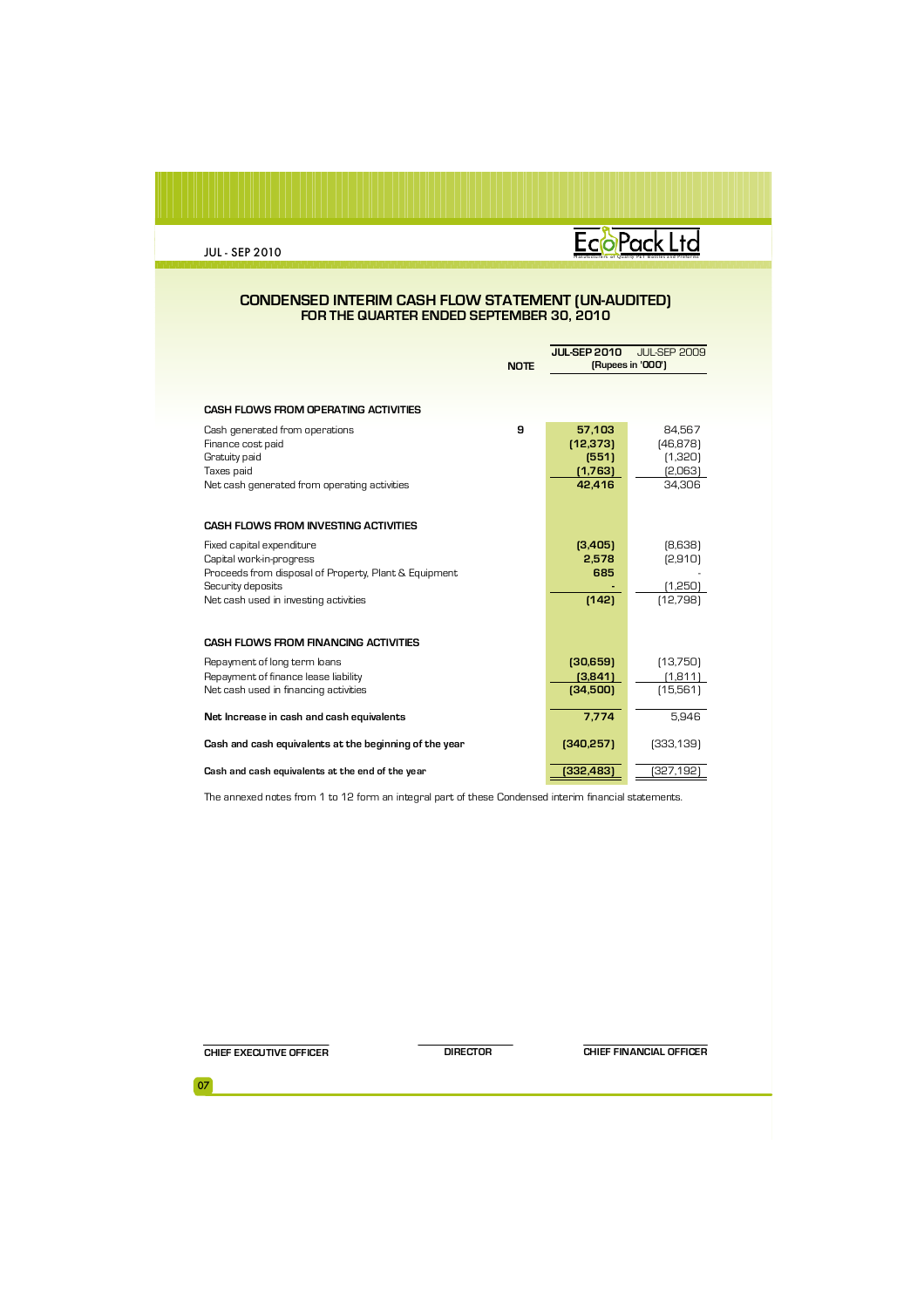

#### **NOTES TO AND FORMING PART OF THE CONDENSED INTERIM FINANCIAL STATEMENTS (UN-AUDITED) FOR THE QUARTER ENDED SEPTEMBER 30, 2010**

#### **1. STATUS AND NATURE OF BUSINESS**

Ecopack Limited "the Company" was incorporated on August 25, 1991 as a private limited Company under Companies Ordinance, 1984. Subsequently, it was converted into a public limited Company on April 29, 1992 and thereafter, in March 1994 converted into a public listed Company. Its shares are listed on Karachi Stock Exchange.

The principal business activity of the Company is manufacture and sale of Polyethylene Terepthalat (PET) bottles and preforms for the market of Beverages and other liquid packaging industry. The Company has its manufacturing facility located at Hattar, province Khyber Pakhtunkhawa.

#### **2. BASIS OF PREPARATION**

The interim financial information are un-audited and are being submitted to the shareholders as required under Section 245 of the Companies Ordinance, 1984 and the Listing Regulations of the Karachi Stock Exchange. The interim financial information have been prepared in accordance with the requirements of the International Accounting Standard - 34 "Interim Financial Reporting" as applicable in Pakistan. The interim financial information do not include all the information and disclosures required in the annual financial statements, and should be read in conjunction with the Company's annual financial statements for the year ended June 30, 2010.

The comparative balance sheet presented in these interim financial information has been extracted from the audited financial statements of the Company for the year ended June 30, 2010, whereas the comparative profit and loss account, statement of changes in equity, statement of comprehensive income and cash flow statement are extracted from the unaudited interim financial information for the quarter ended September 30, 2009

#### **3. SIGNIFICANT ACCOUNTING POLICIES**

The accounting policies adopted in the preparation of these condensed interim financial statement are the same as those applied in the preparation of the annual financial statemets of the company for the year ended june 30 2010

#### **4. ESTIMATES AND JUDGEMENT**

The preparation of Condensed interim financial statements in conformity with approved accounting standards, as applicable in Pakistan, requires management to make judgments, estimates and assumptions that affect the application of policies and the reported amounts of assets, liabilities, income and expenses.

The estimates and associated assumptions are based on historical experience and various other factors that are believed to be reasonable under the circumstances, the results of which form the basis of making judgments about the carrying values of assets and liabilities that are not readily apparent from other sources. Actual results may differ from these estimates.

|    |                             |                   | Auuru            |  |
|----|-----------------------------|-------------------|------------------|--|
|    |                             | JUL SEP 2010      | <b>JUNE 2010</b> |  |
| 5. | PROPERTY, PLANT & EQUIPMENT | (Rupees in '000') |                  |  |
|    | Addition during the period  |                   |                  |  |
|    | Factory building            |                   | 3.371            |  |
|    | Plant & Machinery           | 1.899             | 36.127           |  |
|    | Factory equipments          | 1.312             | 10.949           |  |
|    | Furniture and Fixture       | 27                | 532              |  |
|    | Office equipment            | 168               | 2.431            |  |
|    | Vehicles                    |                   | 83               |  |
|    |                             | 3.405             | 53,493           |  |
|    |                             |                   |                  |  |

 $A \cdot A$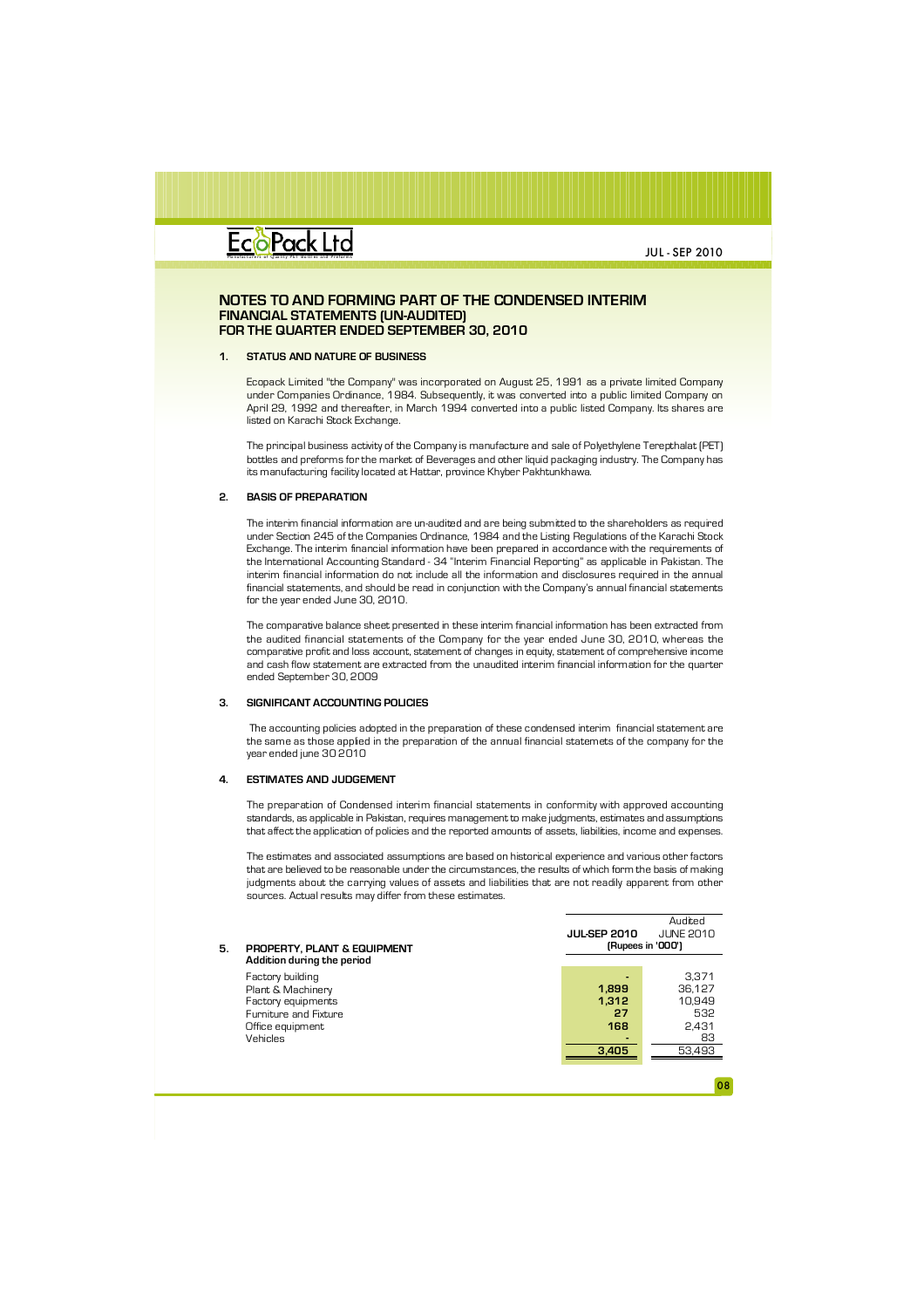## EcoPack Ltd

#### **6. CONTINGENCIES AND COMMITMENTS**

Contingencies and commitments remained same during the quarter ended september 30,2010 as discloused in the audited in financial statement for the year ended June 30, 2010

|    |                                  | <b>JULSEP 2010</b><br><b>JUL-SEP 2009</b><br>(Rupees in '000') |           |  |
|----|----------------------------------|----------------------------------------------------------------|-----------|--|
| 7. | <b>SALES</b>                     |                                                                |           |  |
|    | Gross sales                      | 506,734                                                        | 637,159   |  |
|    | Sales tax                        | (65, 260)                                                      | [81,902]  |  |
|    | Special Excise Duty              | (3,837)                                                        | [5, 119]  |  |
|    | Sales commission/ return         | (787)                                                          | (5,200)   |  |
|    |                                  | (69, 885)                                                      | [92, 222] |  |
|    |                                  | 436,850                                                        | 544,938   |  |
|    |                                  |                                                                |           |  |
| 8. | <b>COST OF SALES</b>             |                                                                |           |  |
|    | Raw material consumed            | 270,130                                                        | 319,157   |  |
|    | Packing material consumed        | 15,810                                                         | 18,836    |  |
|    | Salaries, wages & other benefits | 22,262                                                         | 23,232    |  |
|    | Traveling & conveyance           | 1,014                                                          | 782       |  |
|    | Professional charges             | 128                                                            | 18        |  |
|    | Vehicle repair & maintenance     | 2,113                                                          | 2,437     |  |
|    | Rent. rate & taxes               | 4,204                                                          | 5,970     |  |
|    | Repair & maintenance             | 1,423                                                          | 1,636     |  |
|    | Communication charges            | 465                                                            | 387       |  |
|    | Printing, postage & stationery   | 310                                                            | 273       |  |
|    | Entertainment                    | 1.022                                                          | 430       |  |
|    | Insurance                        | 1,568                                                          | 685       |  |
|    | Electricity, gas & water         | 19,550                                                         | 26,856    |  |
|    | Freight, octroi & toll tax       | 900                                                            | 627       |  |
|    | Depreciation                     | 22,028                                                         | 23,112    |  |
|    | Store consumed                   | 3,040                                                          | 8,743     |  |
|    | Lab testing                      | 70                                                             | 260       |  |
|    | Courses and seminar fees         |                                                                | 219       |  |
|    | Miscellaneous                    | 52                                                             | 71        |  |
|    |                                  | 366,089                                                        | 433.731   |  |
|    | Work-in-process - opening        | 102,009                                                        | 71,132    |  |
|    | Work-in-process - closing        | (92, 238)                                                      | [47,057]  |  |
|    |                                  | 9,771                                                          | 24,075    |  |
|    | Cost of goods manufactured       | 375,860                                                        | 457,806   |  |
|    | Finished goods - opening         | 79,936                                                         | 63,714    |  |
|    | Finished goods - closing         | (53, 862)                                                      | [49, 159] |  |
|    |                                  | 26.074                                                         | 14,555    |  |
|    | <b>COST OF SALES</b>             | 401,934                                                        | 472,361   |  |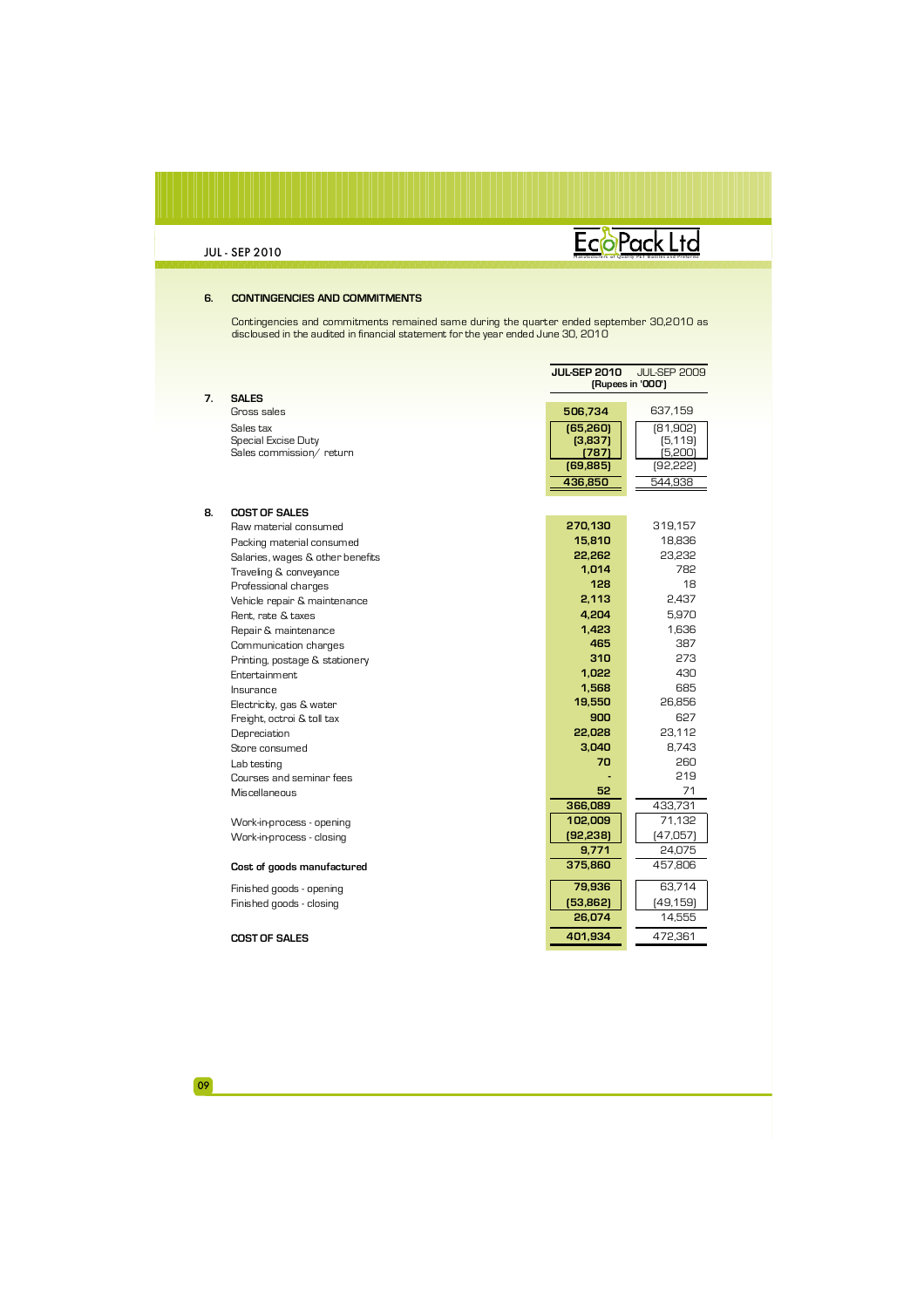### EcoPack Ltd

JUL - SEP 2010

|     |                                                  |             | JUL SEP 2010 | <b>JUL-SEP 2009</b> |
|-----|--------------------------------------------------|-------------|--------------|---------------------|
|     |                                                  | <b>NOTE</b> |              | (Rupees in '000')   |
| 9.  | <b>CASH GENERATED FROM OPERATIONS</b>            |             |              |                     |
|     |                                                  |             |              |                     |
|     | Loss before taxation                             |             | (11, 984)    | 2.970               |
|     |                                                  |             |              |                     |
|     |                                                  |             |              |                     |
|     | Adjustment for non-cash charges and other items: |             |              |                     |
|     | Depreciation                                     |             | 23.188       | 24,273              |
|     | Gain on disposal of property, plant & equipment  |             | (149)        |                     |
|     | Provision for WPPF                               |             |              | 156                 |
|     |                                                  |             |              |                     |
|     | Provision for gratuity                           |             | 2,199        | 1.568               |
|     | Finance cost                                     |             | 25.844       | 43.023              |
|     | Working capital changes                          | 9.1         | 18,006       | 12,577              |
|     |                                                  |             | 57,103       | 84,567              |
|     |                                                  |             |              |                     |
|     |                                                  |             |              |                     |
| 9.1 | Working capital changes                          |             |              |                     |
|     | (Increase) / decrease in current assets :        |             |              |                     |
|     | Stores, spares and loose tools                   |             | (3,982)      | 1.915               |
|     | Stock in trade                                   |             | 25.547       | 93,243              |
|     |                                                  |             |              |                     |
|     | Trade debts                                      |             | 17,399       | 9.254               |
|     | Loans and advances                               |             | (4,272)      | [11, 107]           |
|     | Short term deposits, prepayments & others        |             | (6, 387)     | (2,271              |
|     | receivables                                      |             | 1,521        | 127                 |
|     |                                                  |             | 29,826       | 91.007              |
|     |                                                  |             |              |                     |
|     | Increase / [decrease] in current liabilities:    |             |              |                     |
|     | Trade and other payables                         |             | (11,820)     | (78,431)            |
|     |                                                  |             | 18,006       | 12.57.              |
|     |                                                  |             |              |                     |

#### **10. SEGMENT REPORTING**

|                                           | Injection    |                 |                     | <b>Blowing</b>  | Total               | Total           |
|-------------------------------------------|--------------|-----------------|---------------------|-----------------|---------------------|-----------------|
|                                           | Jul-Sep 2010 | Jul-Sep 2009    | <b>Jul-Sep 2010</b> | Jul-Sep 2009    | <b>Jul-Sep 2010</b> | Jul-Sep 2009    |
|                                           |              | [ Rupees '000 ] |                     | [ Rupees '000 ] |                     | [ Rupees '000 ] |
| Sales-net                                 | 330.873      | 104.064         | 246.101             | 440.874         | 436.850             | 544.938         |
| Cost of sales                             | (321.341)    | (92,782)        | (220.719)           | (379,579)       | (401,934)           | (472,361)       |
|                                           | 9.533        | 11.282          | 25,383              | 61.295          | 34.916              | 72.577          |
| Distribution cost.                        | (8,601)      | (3,378)         | (6, 397)            | [14,312]        | (14, 998)           | (17,690)        |
| Administrative                            | (5,626)      | (1,813)         | (4, 185)            | [7,679]         | (9, 811)            | [9,492]         |
|                                           | (14, 227)    | (23,122)        | (10,582)            | [81,298]        | [24, 810]           | [27, 182]       |
| Operating profit / (loss)<br>before other |              |                 |                     |                 |                     |                 |
| operation income                          | (4.694)      | 22.758          | 14.801              | 60.505          | 10.107              | 83.264          |

#### **11. DATE OF AUTHORIZATION**

These financial statements have been authorized for issue on October 26,2010 by the Board of Directors of the Company.

#### **12. GENERAL**

Figures have been rounded off to the nearest thousand rupees. Corresponding figures have been rearranged, wherever necessary, for the purposes of comparison. The effect of reclassifications is not material.

**CHIEF EXECUTIVE OFFICER DIRECTOR CHIEF FINANCIAL OFFICER**